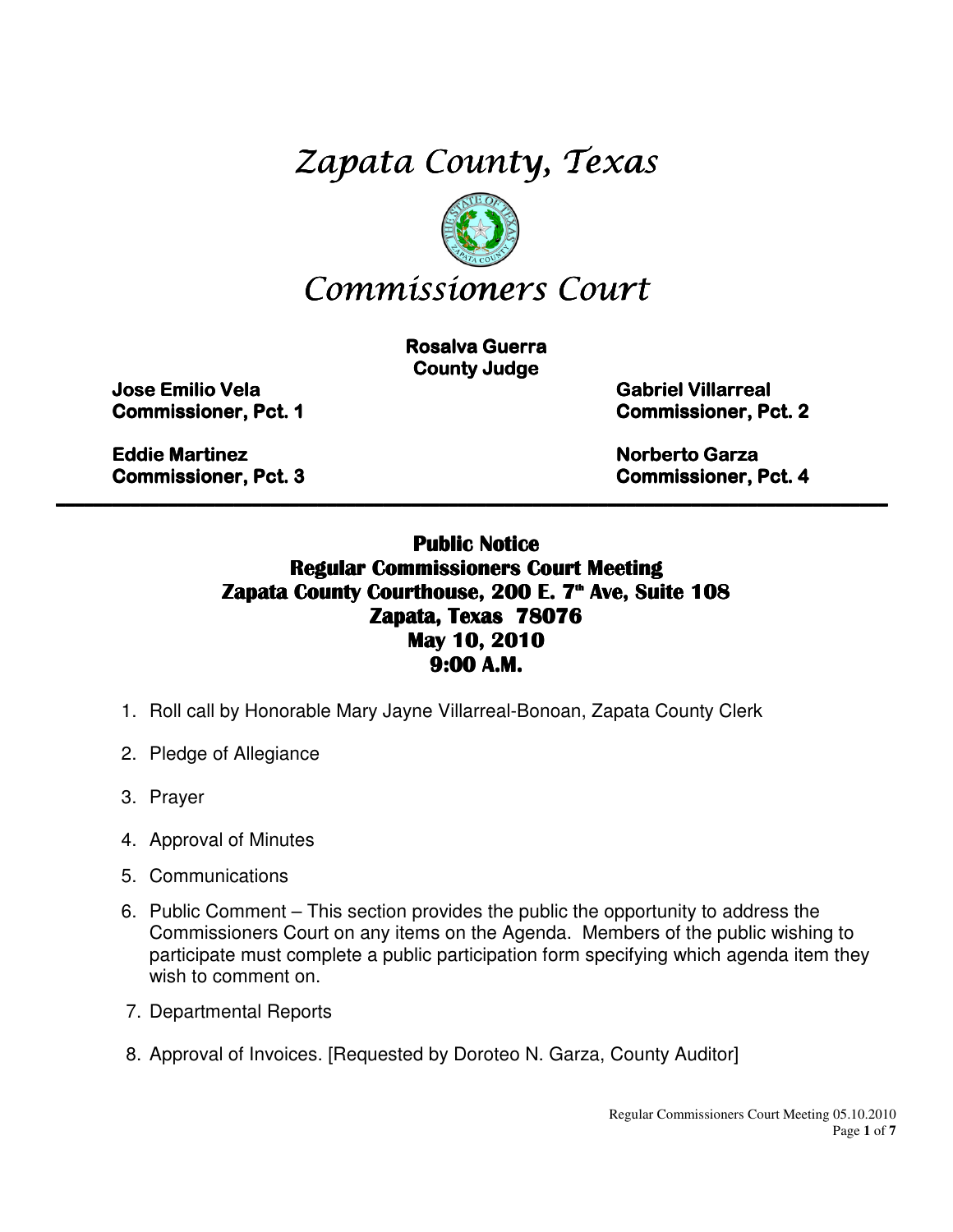## **REPORTS AND PRESENTATIONS**

- 9. Zapata County Medical Center's monthly report. [Requested by Dr. Edmundo Garcia]
- 10. Presentation with justification for request for compensation concerning lot 18, Block 5 in San Ygnacio, Texas. [Requested by Joel Ruiz]
- 11. Update and status report on the various projects by Zapata County Waterworks and Zapata County Wastewater Department. [Requested by Carlos Treviño, Jr., Waterworks Manager]
- 12. Report of the Zapata County SCAN, (Serving Children and Adolescents in Need, Inc.). [Requested by County Judge Rosalva Guerra]
- 13. Monthly business report of the Zapata County Economic Development Center (ZEDC). [Requested by ZEDC President, Peggy Umphres Moffett]
- 14. Report on Asphalt bid for the Border Colonia 3<sup>rd</sup> Call. [Requested by Commissioner Norberto Garza, Pct.4]
- 15. Report on the Higher Education Center. [Requested by Commissioner Jose Emilio Vela, Pct.1]

# **DELIBERATE AND CONSIDER ACTION ON THE FOLLOWING ITEMS**

16. To bid out the swings, slides, sprinkler system, and two canopys at 32 by 32 feet and 20 by 20 feet for the new park.

[Requested by Commissioner Norberto Garza, Pct.4]

17. Approve supplemental duties to Mr. Isidro A. Paredes, CDL certified operator, including operating the newly purchased Grapple Truck at an hourly rate of \$13.00/hr. [Requested by Commissioner Jose Emilio Vela, Pct. 1]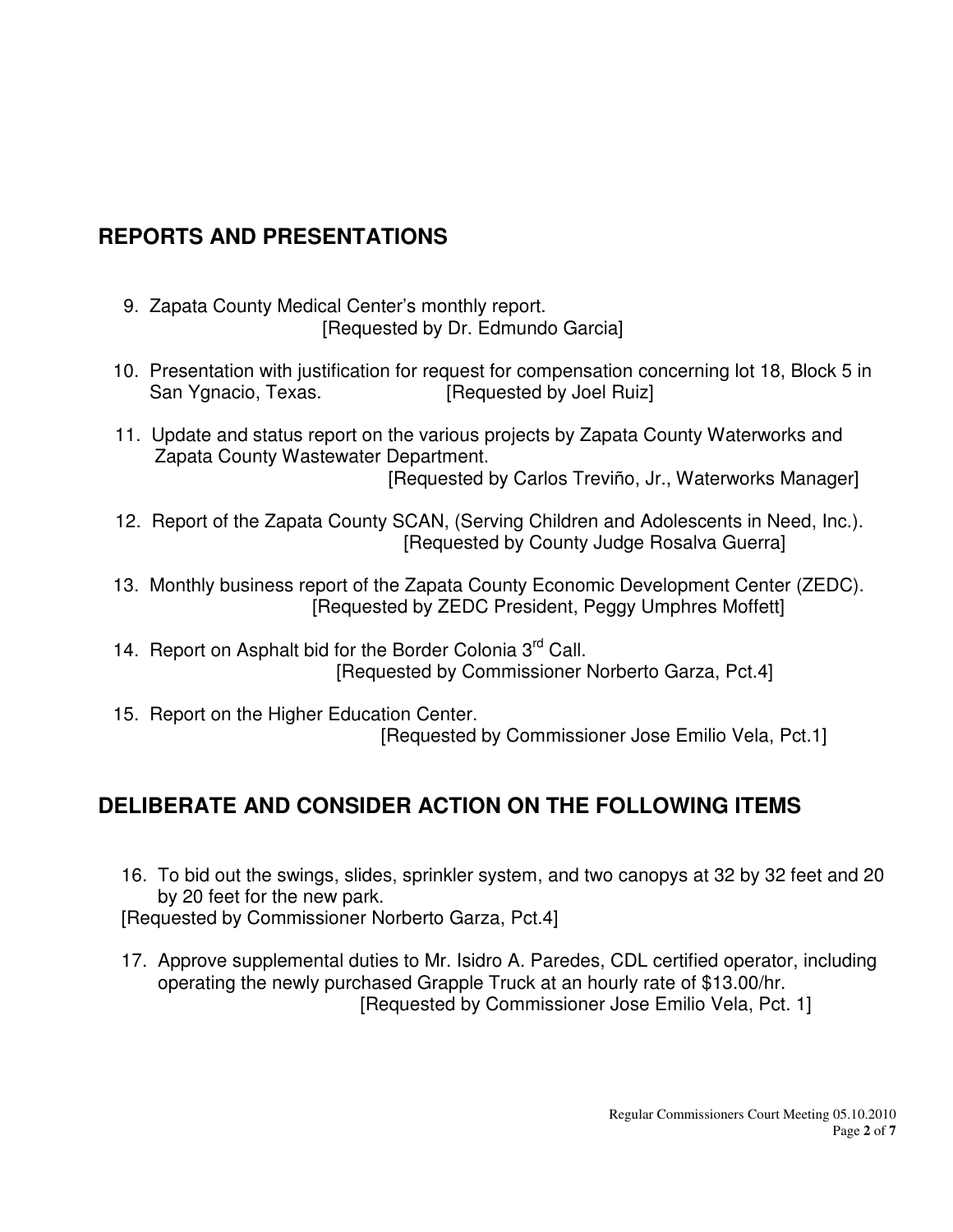18. Approve authorization to negotiate a one-acre land lease agreement with a local landowner, (Mr. Juan A. Medina) to construct a little league baseball park for the area youth from Falcon and Lopeño.

[Requested by Commissioner Jose Emilio Vela, Pct. 1]

- 19. To apply zoning regulations on certain subdivisions due to precarious conditions. [Requested by Commissioner Jose Emilio Vela, Pct. 1]
- 20. To hire Jose Liborio Ramirez in Slot #3 Parks Salary and Wages (10-002-107) Pct No. 2 @ \$7.74/Hr.

[Requested by Commissioner Gabriel Villarreal, Pct. 2]

- 21. To increase hourly rate for Carlos Romero, Backhoe Operator, to \$8.25 from \$7.74 and Ariel Gonzalez, Backhoe Operator, to \$9.00 from \$8.59. [Requested by Commissioner Eddie Martinez, Pct. 3]
- 22. To approve the use of and easement, given by Mr. Pepe Guevara, for the construction of a county road that would allow access to the public boat ramp. [Requested by Commissioner Eddie Martinez, Pct. 3]
- 23. To allow for the park improvement of land received in exchange with Zapata North Early Childhood Center (Special Meeting April 23, 2010) and to proceed with the purchase of necessary materials out of Capital Outlay ( 10-004-691, Park Construction). [Requested by Commissioner Norberto Garza, Pct. 4]
- 24. Approve upgrade and supplement duties to Mr. Corando Buruato, Zapata County Maintenance Department, responsible for making all street signs and fueling heavy equipment besides his regular job as timekeeper and shop maintenance worker. Newly assigned duties will be at new rate of \$13.00/hr.

[Requested by Commissioner Norberto Garza, Pct. 4]

- 25. To require that all incoming bids to Zapata County be delivered to the County Judge's Office and those sent via the U.S. Mail be delivered through certified mail. [Requested by Commissioner Norberto Garza, Pct. 4]
- 26. To grant County Judge permission to modify/change the existing "Welcome to Zapata" sign on the north side of Zapata near the Texas Department of Transportation. [Requested by County Judge Rosalva Guerra]
- 27. To authorize Mario Gonzalez-Davis to locate grant funds for the construction of a new public library. [Requested by Aida Garcia, Public Library Director]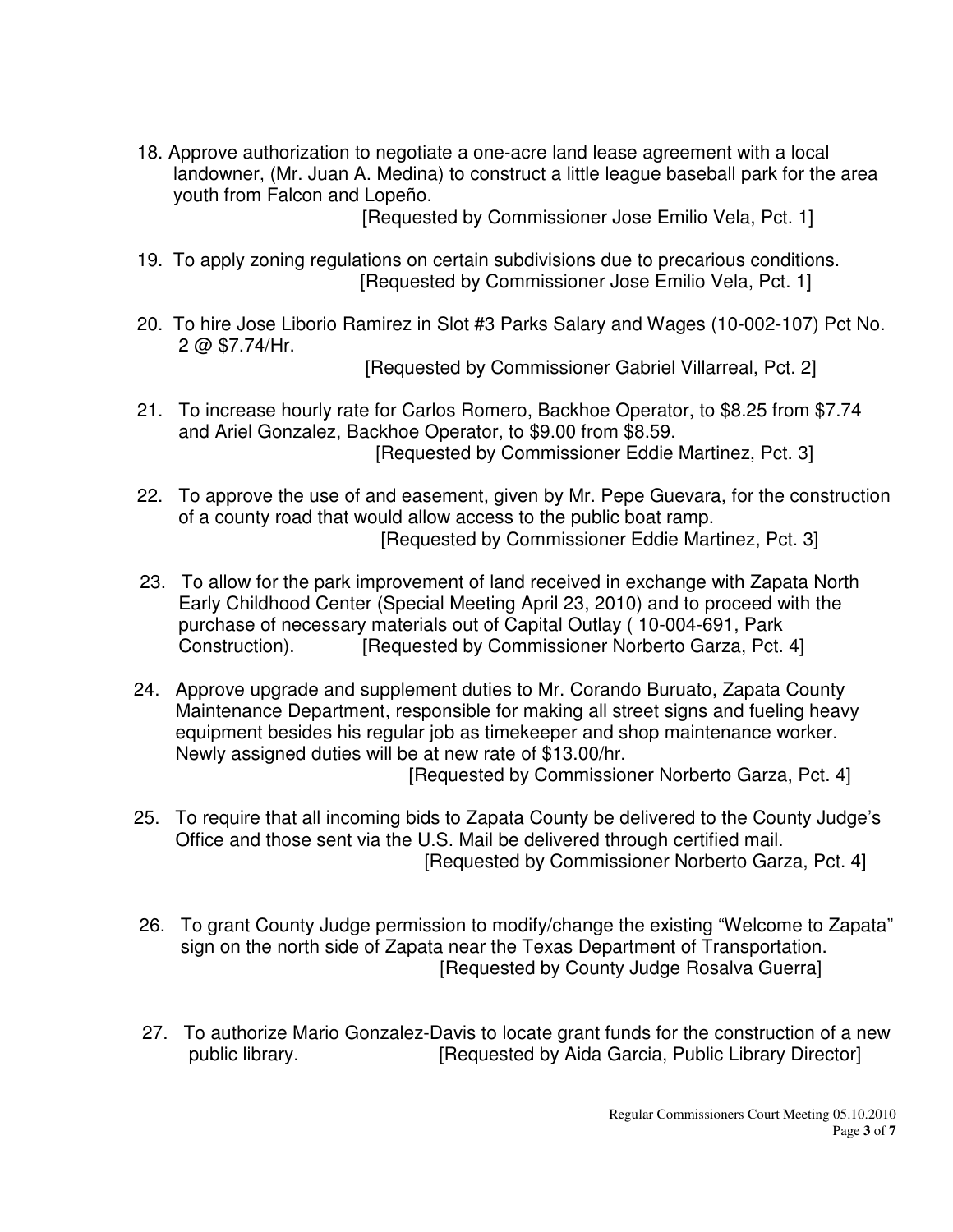28. To approve Change Order requested by Zapata County to include the stucco of the Community Center front, including the two metal sides and resurfacing the present stucco wall, work to be done by Mata's Construction under their sub contract with PM2I as part of the Higher Tech Project.

[Requested by Mario Gonzalez-Davis, Project Coordinator]

- 29. To approve the use of the Oswaldo and Juanita Ramirez Exhibit Hall for the Zapata County Chamber of Commerce API Fishing Tournament Registration Day on June 4, 2010. [Requested by Zapata County Chamber of Commerce]
- 30. To approve the removal of an unused street light pole located in the front center of the County Plaza. [Requested by Zapata County Chamber of Commerce]
- 31. To approve an agreement by and between Zapata County and Serving Children and Adolescents in Need, Inc (SCAN). [Requested by Fina Villarreal, SCAN]
- 32. To request funds to cover expenses for Annual training at Camp Bowie, Texas (Brownwood) from June 3 thru June 6, 2010 , funds to be deposited to Zapata National Bank Account # 1146742. This includes meal and transportation of troops for their annual training. [Requested by Tirso H. Amesquita, Captain, CA, TXSG, Commander]
- 33. Permission to use part of the Capital Outlay Fund (10-695-536, Airport Hangar) to support the 2010 World Record Encampment. The past support has been in the amount of \$5,000. [Requested by Charlie Avaritt, Airport Manager]
- 34. To request for assistance from Zapata County in cleaning up the Picnic Area Park with Scenic Overlook. [Requested by Eddie Gracia, TxDot Area Engineer]
- 35. To approve the purchase of a 2010 F-150 pick-up truck from the Government Buy Program for the sum of \$15,240.00. Funding to be paid from line item 80-600-336. [Requested by Carlos Treviño, Jr., Waterworks Manager]
- 36. To approve the extension requested from Southwest Museum Service for completion of the Zapata County Museum of History. [Requested by Tony Webber, Southwest Museum Services]
- 37. Discussion and possible action to approve the 2008-2009 Annual Audit Report by Flores Auditing, PLLC presented by Mr. Jorge Flores. [Requested by County Treasurer Romeo Salinas]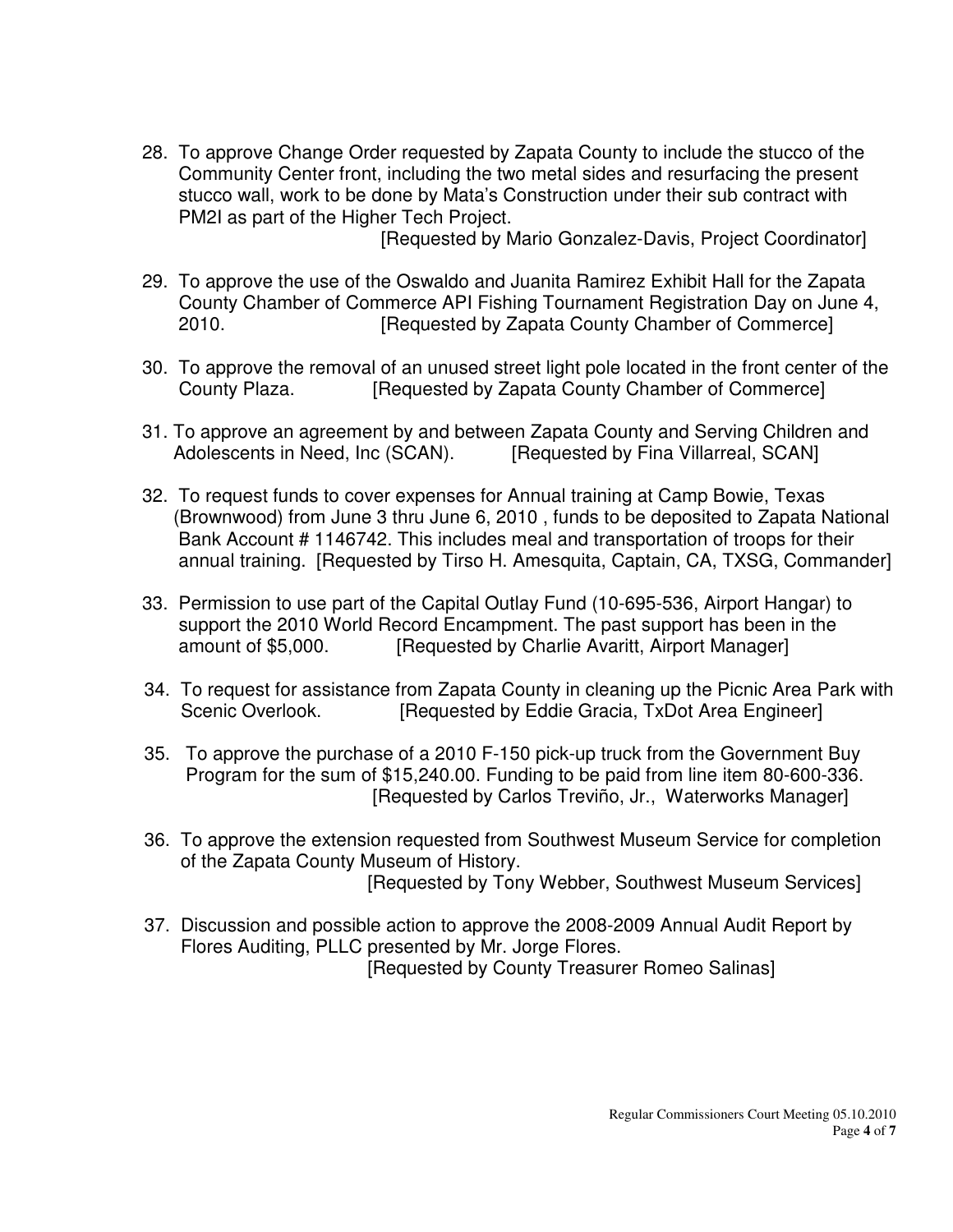38. To approve updates to the Employee Handbook on employee taxable fringe benefits as per IRS Audit to include Federal mileage, one day meals, change per diem paid to meals and incidental, uniforms, cellular, car allowances etc. as per IRS rules. [Requested by County Treasurer Romeo Salinas]

### **RESOLUTIONS AND PROCLAMATIONS**

 39. To approve a proclamation for Mental Health Month. [Requested by Cindy Buruato, Border Region MHMR]

### **CONSENT ITEMS**

40. To install a speed hump at 816 Guerrero.

[Requested by Commissioner Norberto Garza, Pct. 4]

- 41. To install security lights at the following addresses:
	- Corner of Morales Ave. and Del Mar St. in Zapata.
	- Corner of 25<sup>th</sup> Ave. and Hidalgo St. in Zapata.
	- 405 Juarez Ave. in San Ygnacio.

[Requested by Commissioner Gabriel Villarreal, Pct. 2]

42. To approve the following line item transfers as requested.

|             | <b>DEPARTMENTAL</b> | LINE ITEM  | <b>FUND</b>                  | <b>AMOUNT</b>       |
|-------------|---------------------|------------|------------------------------|---------------------|
| <b>FROM</b> |                     | 09-001-682 | <b>YGNACIO</b><br><b>SAN</b> | $\vert$ \$45,000.00 |
|             |                     |            | <b>DRAINAGE PROJECT</b>      |                     |
|             | PCT <sub>.2</sub>   | 10-002-684 | <b>NUTRITION CENTER</b>      | \$45,000.00         |
|             |                     |            |                              |                     |

To meet budget requirements. [Requested by Commissioner Gabriel Villarreal, Pct. 2]

|             | <b>DEPARTMENTAL</b> | INE ITEM   | <b>FUND</b>                        | <b>AMOUNT</b> |
|-------------|---------------------|------------|------------------------------------|---------------|
| <b>FROM</b> | <b>WATERWORKS</b>   | 10-370-901 | <b>ROYALTY FUND</b>                | \$5,000.00    |
|             | <b>WATERWORKS</b>   | 10-409-754 | <b>SPECIAL</b><br><b>MATERIALS</b> | \$5,000.00    |

43. To approve the following line item transfers as requested

To meet budget requirements. [Requested by Carlos Treviño, Jr., Waterworks Manager]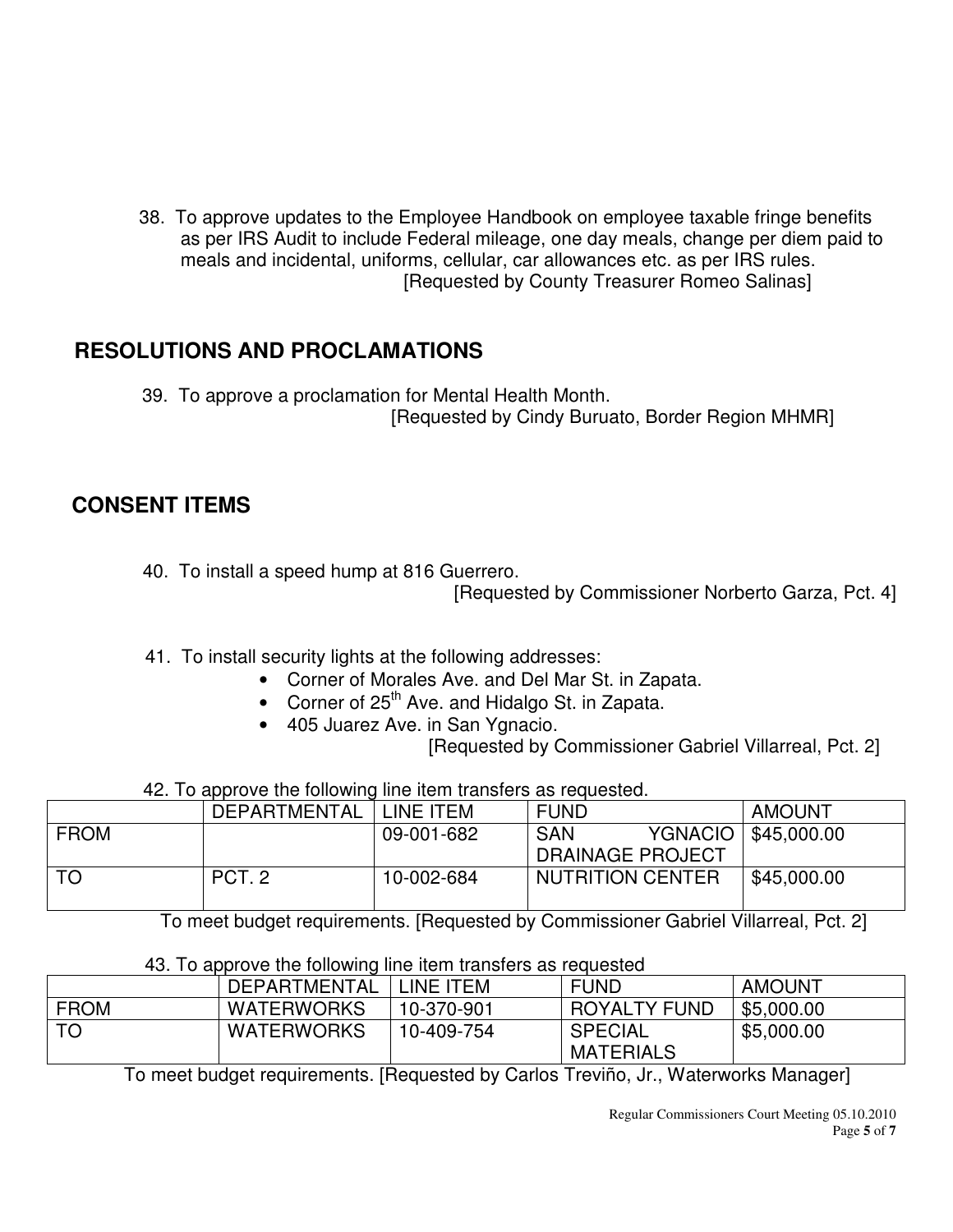|             | DEPARTMENTAL      | LINE ITEM  | <b>FUND</b>                                  | <b>AMOUNT</b> |
|-------------|-------------------|------------|----------------------------------------------|---------------|
| <b>FROM</b> | <b>WATERWORKS</b> | 10-370-901 | <b>ROYALTY FUND</b>                          | \$15,000.00   |
| <b>TO</b>   | <b>WATERWORKS</b> | 10-409-764 | <b>SPECIAL</b><br>CONTRACT<br><b>SERVICE</b> | \$15,000.00   |
|             |                   |            |                                              |               |

#### 44. To approve the following line item transfers as requested

To meet budget requirements. [Requested by Carlos Treviño Jr., Waterworks Manager ]

#### 45. To approve the following line item transfers as requested

|             | <b>DEPARTMENTAL</b> | INE ITEM-  | <b>FUND</b>                        | <b>AMOUNT</b> |
|-------------|---------------------|------------|------------------------------------|---------------|
| <b>FROM</b> | <b>WATERWORKS</b>   | 10-370-901 | ROYALTY FUND                       | \$6,500.00    |
| TO          | <b>WATERWORKS</b>   | 10-409-752 | <b>SPECIAL</b><br><b>MATERIALS</b> | \$6,500.00    |

To meet budget requirements. [Requested by Carlos Treviño, Jr. Waterworks Manager]

#### **Note 1 Gov't Code Ann 551.071, Consultation with Attorney Note 2 Gov't Code Ann 551.072, Real Property Note 3 Gov't Code Ann 551.074, Personnel Matters Note 4 Gov't Code Ann 551.076, Security**

The Commissioners Court will consider the following items in Executive Session. The Commissioners Court may also consider any other matter posted on the agenda if there are issues that require consideration in Executive Session and the Commissioners Court announces that the item will be considered during Executive Session.

# **EXECUTIVE SESSION**

- 46. To reconsider the proposed offer to purchase the Community Action Council of South [Requested by County Judge Rosalva Guerra].
- 47. To approve additional funding for penalty and interest charges for previous fiscal years. [Requested by Zapata County Chamber of Commerce]
- 48. To consider personnel matters.

[Requested by Carlos Treviño, Jr., Waterworks Manager]

 49. Approve dedication of street right-of-way by landowner at the Black Bass Subdivision and consultation with attorney and possible action on damages caused by a four-inch